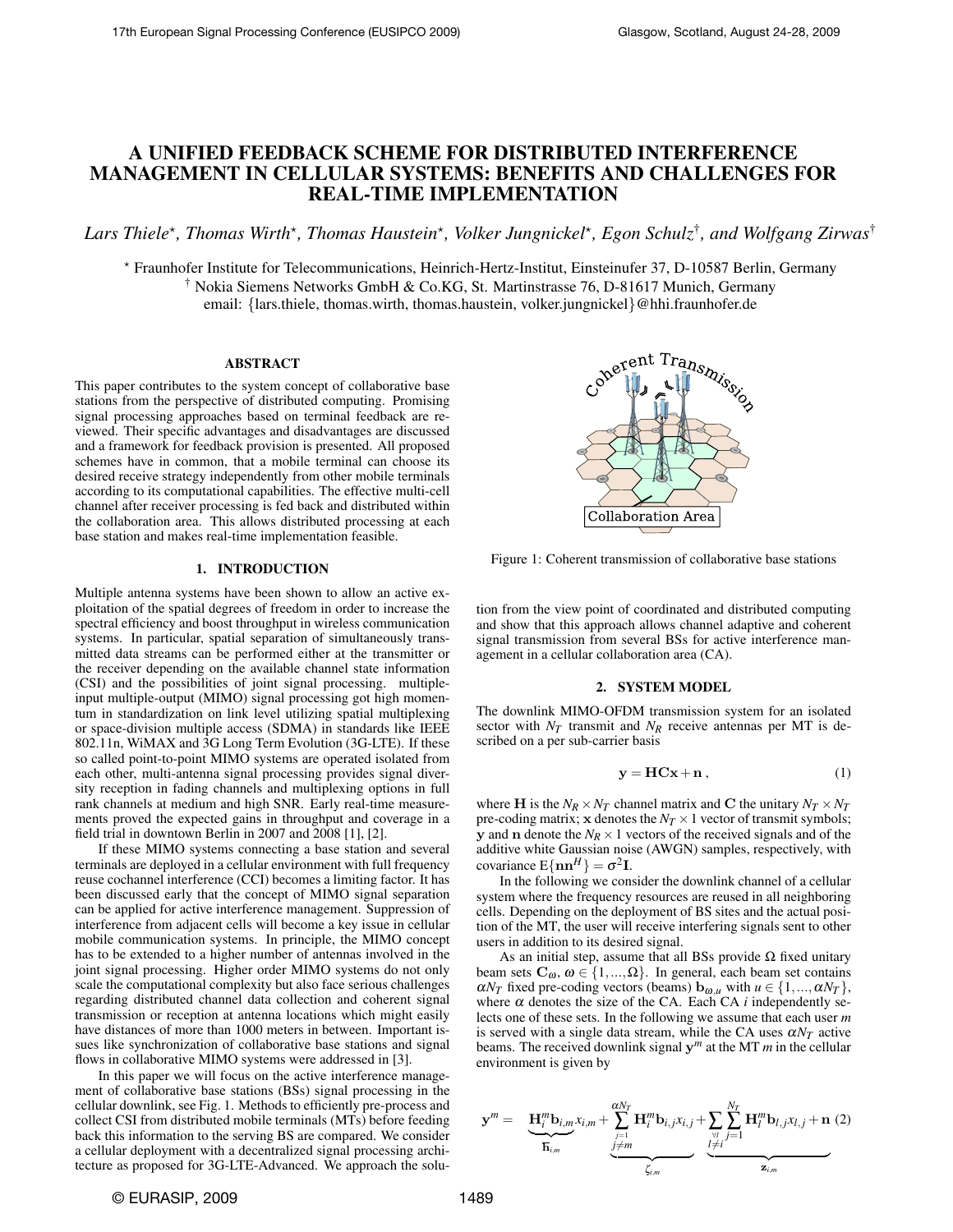The desired data stream  $x_{i,m}$  transmitted to the  $m$ -th user from the *i*-th CA is distorted by the intra-CA and inter-CA interference aggregated in  $\zeta_{i,m}$  and  $\mathbf{z}_{i,m}$ , respectively.  $\mathbf{H}_i^m$  spans the  $N_R \times \alpha N_T$ channel matrix for user *m* formed by the CA *i*. Thus, ζ*i*,*m* denotes the interference generated in the CA. In the scope of this paper, it is assumed that all  $\alpha N_T$  beams in the beam set  $C_i$  are simultaneously active, whereby the total available power  $p_i$  is assumed to be uniformly distributed over the  $\alpha N_T$  beams. Thus,  $E\{|x_{i,j}|^2\} = p_i/(\alpha N_T)$  holds, and  $p_i = \sum_{j=1}^{\alpha N_T} E\{|x_{i,j}|^2\} = \alpha p_s$ with  $p_s$  being the transmit power per sector.

In case of non-cooperative transmission we assume to keep the chosen set of pre-coders fixed [4], e.g. to

$$
\mathbf{C}_1 = \frac{1}{\sqrt{2}} \begin{bmatrix} 1 & 1 \\ i & -i \end{bmatrix} \qquad \mathbf{C}_i = \text{diag} \underbrace{\begin{bmatrix} \mathbf{C}_1 \dots \mathbf{C}_1 \end{bmatrix}}_{\alpha \text{-times}} \qquad (3)
$$

where  $C_1$  is defined for  $N_T = 2$  transmit antenna (Tx antenna) per sector. This approach differs conceptually from schemes as discussed e.g. in 3G-LTE Release 8, but ensures CCI to be predictable. This is a benefical property especially for mobile users.

Assuming that antennas from different BSs can be grouped for coherent transmission of data signals, we define a so-called collaboration area (CA). The CA manages interference actively, by the use of joint signal processing prior to transmission over the wireless channel. Data signals coming from outside this CA will be treated as inter-CA interference, where the spatial structure can be measured, e.g. by estimation of the interference covariance matrix. The choice of BSs belonging to a CA can be done network-centric or user assisted (user-centric). The user-centric choice may be found by measuring the broadband channels to all nearby BSs and reporting a set of strongest BS antennas to its serving BS. The serving BS may initialize the setup of a new CA or allocate this particular MT into a user group served inside a predefined CA. The overlap of CAs including different BS antenna combinations can be separated, e.g. in frequency domain by resource partitioning.

For downlink cooperation among a selected set of  $\alpha$  cooperating BS sectors, we allow to modify the collaborative pre-coder  $C^{CA_i}$ to any kind of beamforming, as depicted in Fig. 2. Each collaborating BS in the CA distributively determines the whole pre-coder  $\mathbf{C}^{CA_i}$  on the given user feedback, but then uses the corresponding parts  $\mathbf{C}_1^{CA_i}$  and  $\mathbf{C}_2^{CA_i}$ , respectively, for coherent joint transmission.



Figure 2: True and effective multi-cell channel. The pre-coder for coherent joint transmission is distributively calculated, while the corresponding parts are used at each of the collaborating BSs.

### 3. MT ASSISTED FEEDBACK PRE-SELECTION

For channel adaptive transmission to one or several MTs, the users have to provide limited or full CSI to the BSs. In general uplink resources are limited, especially due to limited power supply at the MTs. In order to reduce CSI feedback overhead, and thus saving valuable uplink resources, we propose the following concept of MT assisted channel pre-processing. Having in mind that transmitting a single stream to each of the multiple users in the cell provides a significant portion of the achievable capacity of the system [5], we focus on multi-user MIMO (MU-MIMO) transmission mode solely. For  $N_R > 1$  we will exploit the spatial degrees of freedom at the MT receiver side for the purpose of interference rejection combining (IRC) [6], according to

$$
SINR_m = p_i \frac{\mathbf{w}_m^H \overline{\mathbf{h}}_{i,m} \overline{\mathbf{h}}_{i,m}^H \mathbf{w}_m}{\mathbf{w}_m^H \mathbf{Z}_m \mathbf{w}_m},
$$
(4)

where  $\mathbf{Z}_m$  is the covariance matrix of the interfering signals aggregated in  $\zeta_{i,m}$  and  $\mathbf{z}_{i,m}$ , i.e.  $\mathbf{Z}_m = \mathrm{E}\left[\left(\zeta_{i,m} + \mathbf{z}_{i,m}\right)\left(\zeta_{i,m} + \mathbf{z}_{i,m}\right)^H\right]$ , with *E*[.] being the expectation operator.

The interference-aware<sup>1</sup> minimum mean square error  $(MMSE)$ receiver is given by

$$
\mathbf{w}_{m}^{\mathrm{MMSE}} = \frac{p_{i} \mathbf{R}_{yy}^{-1} \overline{\mathbf{h}}_{i,m}}{\alpha N_{T}}
$$
(5)

where  $\mathbf{R}_{yy}$  denotes the covariance matrix of the received signal  $\mathbf{y}^m$ , i.e.

$$
\mathbf{R}_{yy} = \mathbf{E}\left[\mathbf{y}^m (\mathbf{y}^m)^H\right] = \mathbf{Z}_m + \overline{\mathbf{h}}_{i,m} \overline{\mathbf{h}}_{i,m}^H
$$
 (6)

According to [4], the MMSE receiver yields a post-equalization SINR

$$
\text{SINR}_{m}^{\text{MMSE}} = \frac{p_i}{\alpha N_T} \overline{\mathbf{h}}_{i,m}^H \mathbf{Z}_u^{-1} \overline{\mathbf{h}}_{i,m}
$$
(7)

All proposed schemes have in common, that each MT can choose its desired receive strategy independently from other MTs according to its computational capabilities and knowledge on channel state information at the receiver (CSIR) including interference. The only agreed assumptions between all MTs and the CA is that a minimum intra-CA interference pre-coder will be applied. The performance of different linear receivers to obtain an effective channel will be different after zero forcing (ZF) pre-coding at the BSs. However, a detailed analysis, throughput performance comparison and robustness against different types of errors is subject of another paper.

Without loss of generality we will limit ourselves to the case of  $N_R = 2$  receive antennas (Rx antennas) per MT. The basic principle is the following: Each MT pre-computes an effective multiple-input single-output (MISO) channel and reports this to the serving BS in the CA. In the following we categorize some possible examples using effective MISO channel reporting. Receiving this feedback from several users in the CA, the BSs may use different methods for user orthogonalization, e.g. linear pre-coding as ZF, MMSE or block diagonalization or non-linear as Tomlinson-Harashima precoding.

### 3.1 Feedback on true MISO channel

For baseline systems, consider the MT has only a single Rx antenna and therefore reports the true MISO channel to the BS according to:

$$
\mathbf{h}^{MT_1} = \underbrace{[\overline{\mathbf{h}}_{BS_1} \overline{\mathbf{h}}_{BS_2}]}_{\overline{\mathbf{h}}_i} \tag{8}
$$

where  $h_{BS1} = H_{BS_1} h_{BS_1,j}$  is the vector containing all *j* complex valued effective channel coefficient between all Tx antennas from  $BS_1$  and the single Rx antenna of MT<sub>1</sub>.

*Feedback information:* According to this concept, we suggest to feedback the MISO channel  $h^{MT_m}$  received at *m*-th MT and the achievable SINR additionally.

*Disadvantage:* MT has no degrees of freedom to combat inter-CA interference, which limits the SINR. For the achievable SINR, we assume the CA to provide the data stream to  $MT_m$ , while all

<sup>&</sup>lt;sup>1</sup>Either full knowledge, i.e. spatial structure, or partial knowledge, i.e. power on the inter-CA interference may be considered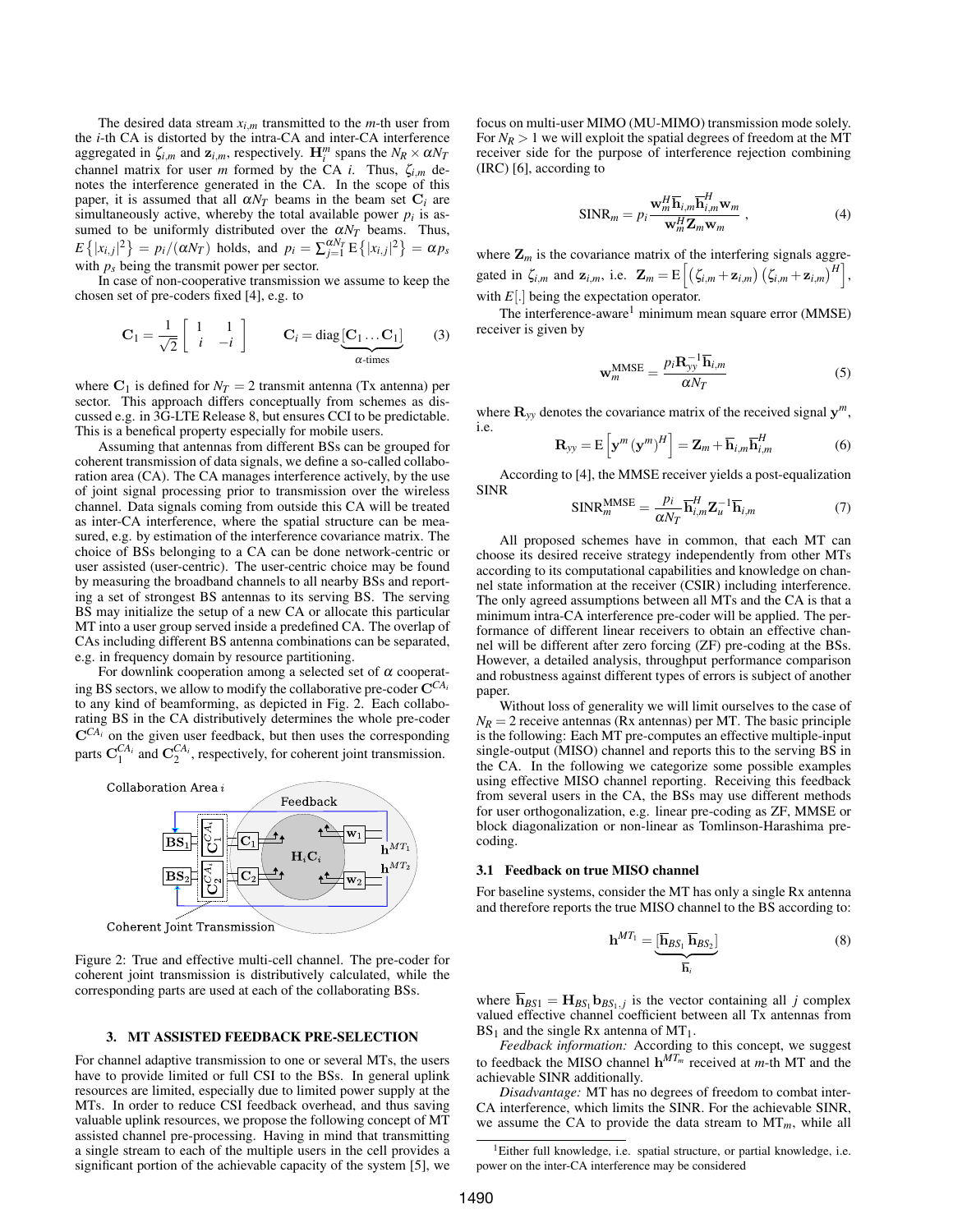other data streams used for residual MTs are completely orthogonalized by use of the ZF pre-coder. Thus, the MTs in the CA do not experience any intra-CA interference.

$$
SINR^{MT_m} = \frac{\beta^{MT_m}}{\sum_{l=1}^{L} \sum_{j=1}^{N_T} |\mathbf{H}_l \mathbf{b}_{l,j}|^2 + \sigma_N^2}
$$
(9)

 $\beta^{MT_m}$  is a transmit power scaling factor applied on the data stream send to the *m*-th MT, while  $\sigma_N^2$  the received noise power at the single Rx antenna. Note, if no transmit power limit would be applied,  $\beta^{MT_1}$  would be equal to 1. The entire path-loss is precompensated at the transmitter, resulting in unit signal power at the receive antenna.

### 3.2 Mobile MTs: Feedback on desired beamformer

#### Static DFT-based non-cooperative pre-coding

For sake of completeness, we briefly summarize a system concept from [4], where all sectors operate independently, while the CCI is accounted for at the multi-antenna MTs only. This transmission concept is of major importance if MTs are moving and channel conditions are highly time variant. Each BS provides a static matrix C consisting of unitary DFT beams. Assuming that the CCI is ideally known at each MT, the MTs evaluates the achievable rate per beam and convey this information to their serving BS. At the BS, the feedback from different MTs is collected, and the DFT beams from matrix C are assigned individually to the MTs.

*Feedback information:* The MTs are assumed to provide their preferred matrix index (PMI) and the corresponding SINRs.

*Advantage:* This simple approach has the convenient property that with the static beam set C used for all BSs, the CCI, i.e.  $\zeta_{i,m} + \mathbf{z}_{i,m}$ , becomes fully predictable, enabling interferenceaware scheduling in a cellular system. In combination with fair, interference-aware scheduling policies, it has been shown that users profit from almost doubled spectral efficiencies in the MIMO  $2 \times 2$ system, as compared to the SISO setup ([4] and references therein). Recently, this concept was shown to approach the performance achievable with an near-optimum beamforming concept under the assumption of a single-stream transmission to each of the *NT* MTs in the cell [7].

*Disadvantage:* However, downlink cooperation may not be directly enabled. Thus, the cellular system is still interference-limited and the achievable system throughput is restricted. Especially in scenarios with a large number of active users, joint beamforming is expected to pay off [7].

## 3.3 Stationary MTs: Effective MISO channel

In the following, we consider the MTs to be equipped with multiple Rx antennas for the purpose of IRC. Again BSs are assumed to provide *NT* data streams to *NT* MTs.

In this case, the MTs are assumed to use linear receive filters to transform the MIMO channel into an effective MISO channel [8, 3], according to Fig. 3.

$$
\mathbf{h}^{MT_m} = \mathbf{w}_m^H \mathbf{H}_i^m \tag{10}
$$

*Feedback information:* The MT is assumed to provide feedback for the achievable SINR and the effective MISO channel h *MT<sup>m</sup>* .

Furthermore, if true ZF pre-coding is assumed at the BSs, feedback can be split into amplitude and phase instead of general I and Q samples to describe the channel. Thus, the amplitude is of much less importance and can be reduced to a mean path-loss in extreme. On the other hand, precise phase information is required to allow proper ZF pre-coding. Note, that this approach has the potential to further reduce feedback rate, but makes SINR prediction more difficult after ZF pre-coding since the reconstructed signal power is not exactly unit power anymore.



Figure 3: Transforming a MIMO channel into an effective MISO channel with known SINR.

### Effective MISO channel transformed by MRC filter

Consider a fixed set  $M$  of users, which are served in a resource block (RB). Each user *m* decomposes its  $N_R \times \alpha N_T$  channel matrix  $\mathbf{H}_{i}^{m}$  according to the singular value decomposition (SVD), yielding  $\mathbf{H}_{i}^{m} = \mathbf{U}_{i} \Sigma_{i} \mathbf{V}_{i}^{H}$ . Assume each MT is applying for a single data stream only, i.e. MU-MIMO service. In this case, it is favorable to select the dominant eigenmode, i.e. the eigenvector corresponding to the highest eigenvalue. The effective channel after maximum ratio combining (MRC) equalization using the dominant left eigenvector is given by

$$
\mathbf{h}^{MT_m} = \mathbf{u}_{i,1}^H \mathbf{U}_i \mathbf{\Sigma}_i \mathbf{V}_i^H = \Sigma_{i,1} \mathbf{v}_{i,1}^H
$$
 (11)

*Advantage:* The scheme maximizes the signal power transfered from collaborative BSs to the MT. MTs should preferably be grouped such that their eigenmodes show highest orthogonality. This keeps the costs in received power reduction as small as possible.

*Disadvantage:* The effective SINR is determined by the eigenmode receive filter  $\mathbf{u}_{i,1}$  and the arbitrary projection of external interference into this spatial filter. However, for data detection the MMSE receiver may be used which helps to combat residual interference, e.g. caused by channel estimation or quantization errors.

### Effective MISO channel transformed by MMSE filter

This combines the preceding concept, i.e. dominant eigenmode pre-coder with a MMSE equalization at the MT. Here, report on the effective MISO channel  $h^{MT_m}$  behind the linear MMSE filter is assumed.

$$
\mathbf{h}^{MT_m} = \left[ \mathbf{w}_m^{\text{MMSE}} \right]^H [\mathbf{H}_i] \tag{12}
$$

The linear receive filter is determined under the assumption of eigenmode pre-coding for the dedicated data stream and predictable inter-CA signals. Other data streams inside the CA are assumed to be transmitted orthogonal in space.

$$
\mathbf{w}_{m}^{\text{MMSE}} = \frac{p_i}{\alpha N_T} \mathbf{R}_{yy}^{-1} \underbrace{\mathbf{H}_i \mathbf{v}_{i,1}}_{\overline{\mathbf{h}}_{i,m}}
$$
(13)

*Advantage:* The initial spatial channel assumption concentrates on outside interference as the limiting interference contribution, while the effective MISO channel inside the CA is chosen such that the desired signal from the set of BS to the MT is maximized. The final SINR can be fully pre-computed at the BS since the initial SINR reported from the MT under ideal pre-coding assumption will be altered by the power normalization per Tx stream only.

*Disadvantage:* The performance depends mainly on the possible user grouping based on the effective MISO channel, which should be orthogonal between the active MTs if possible. This might be a drawback if only few users are available to form sets for pre-coding.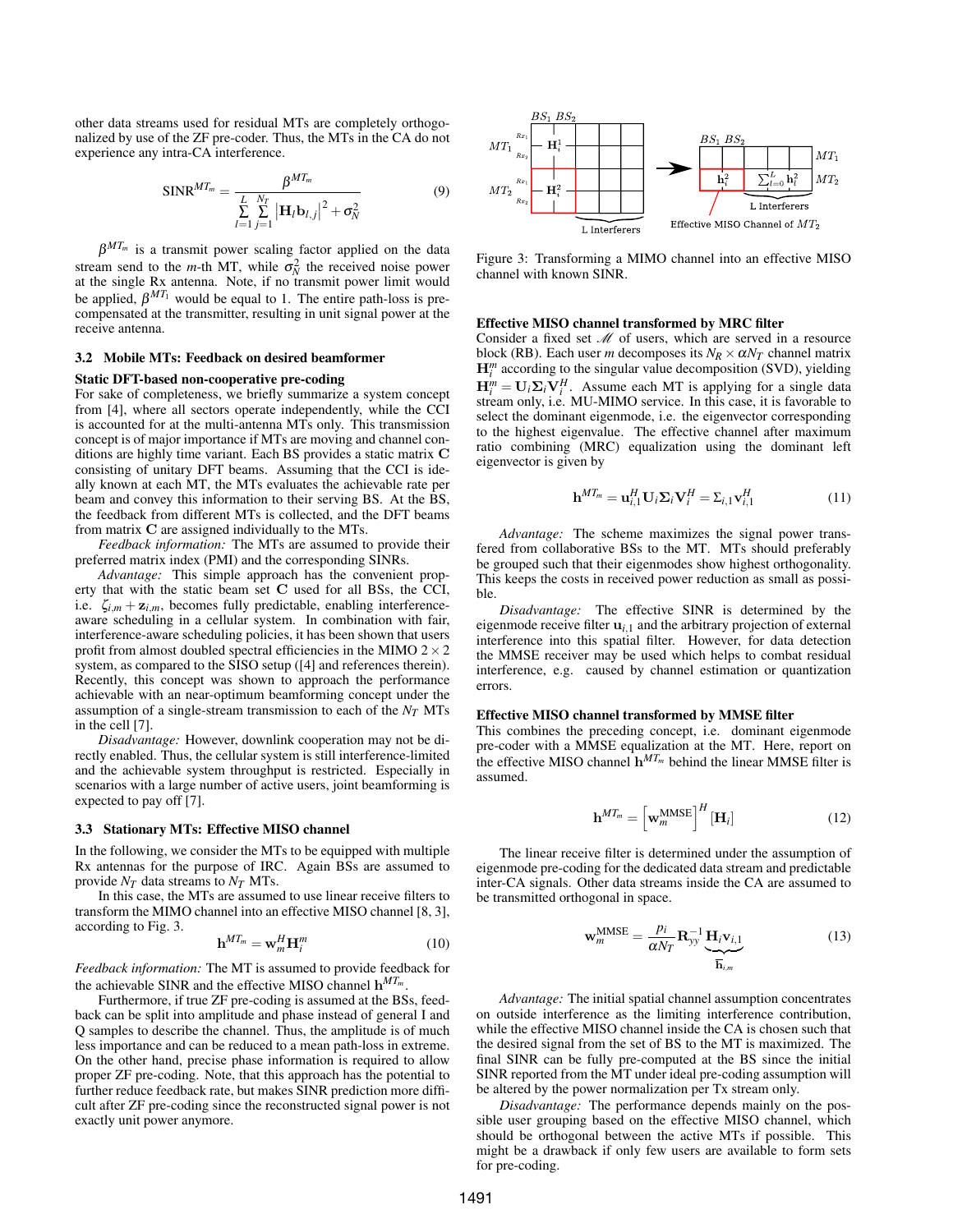### 3.4 Implementation issues: effective channel estimation

Single-cell transmission is usually based on fixed pre-coding matrices  $C_i = C_{\omega}$  where the *i* identifies the base station. To enable IRC at the terminal, the true multi-cell channel  $H_i$  from all BSs to a given terminal *m* has to be estimated. To keep multi-cell interference predictable, pre-coding matrices are not allow to change frequently. Hence, a first channel estimation based on multi-cell pilot symbols is required at this step to determine H*i*C*<sup>i</sup>* .

In order to estimate the effective MISO channel at the output of each linear receive filter, it is reasonable to calculate h *MT<sup>m</sup>* according to sections 3.1-3.3. However, it seems to be more robust passing the pilot symbols like data through the receive filter. Thus, the effective MISO channel can directly be estimated on the common reference signals.

# 4. COOPERATIVE AND DISTRIBUTED PRE-CODER CALCULATION

As discussed in section 3, report a virtual MISO channel is favorable and can be orthogonalized by the collaborative BSs like a single antenna receiver. Once users are grouped and assigned to a collaboration area (CA), the pre-coder and its power normalization are determined by the used algorithm which is the same on all distributed processing units. Note, we assume that the same software and hardware is used on all processing units inside a CA.

# 4.1 Joint Pre-coder Weight Calculation

A maximum number of  $\alpha N_T$  MISO channels experienced from different MTs are composed to form a compound virtual MIMO channel of size  $\alpha N_T \times \alpha N_T$ . The compound channel matrix can be orthogonalized by any linear or non-linear pre-coding technique, if a full rank is assured. This condition may easily be met in a multi-point-to-multi-point channel having independent links [9, 10]. The proposed approach allows us to benefit from two major advantages: First the multiple receive antennas are efficiently used for suppression of external interference at the MT side. Second by reducing the number of data streams per MT, we can exploit the degrees of freedom in multi-user grouping such that the number of all active data streams is smaller or equal to the number of active transmit antennas.

### Unique identifiers for distributed processing

After each pre-coder processing unit at the BS has received the multi-casted CSI from the other BSs inside the CA, a cross-check of all contents, respectively origin (MT and BS identifier) and time stamp (frame number and eventually sub-frame number) is performed. Next, all valid CSI data will be loaded in a pre-agreed order, assuring that the compound channel matrices put together at different BS are identical in each entry. This has to be assured per sub-carrier or per physical RB in OFDM systems where transmit collaboration is applied. A pre-agreed order can be realized by simply numbering all active BS Tx antennas within the CA, while keeping track of the corresponding MT identifier. This antenna numbering has to be known to all MTs. Assuming the compound channel matrix is available and valid, all processing units have to use identical deterministic algorithm to determine the joint pre-coder C*CA<sup>i</sup>* .

### CA protocols for stable joint transmission

As a final hand-shake before calculating the joint pre-coding matrix C*CA<sup>i</sup>* , all BSs distribute via multi-cast a *correctly received CSI* message to all BSs in the CA. If one BS has incomplete data, e.g. due to lost packets, other BSs within the CA can provide the missing pre-coder weights and the calculation of the post-detect SINR. This ensures that joint spatial pre-processing can still successfully be performed. Note that several protocols, e.g. strict master-slave or central controller approaches, can be utilized but will cause additional traffic and latency on the X2 interface for pre-coder and modulation and coding scheme (MCS) level exchange. This assures data consistency at all distributed points, which is an important issue whenever a distributed approach is considered.

### Meeting the transmit power constraint

The rational behind stringent transmit power constraints per transmit antenna and per site lies on one hand in operating the power amplifier at the BS at an optimum operation point with respect to the high Peak-to-Average-Power-Ratio of the OFDM time domain signal and on the other hand keeping the emitted power spectral density flat which is favorable for reliable broadband channel measurements and for more spectrally balanced interference to other cells. In order to meet the general requirements of a fixed maximum transmit power per Tx antenna, we have to normalize the pre-coder matrix column-wise such that the average transmitted power per data stream is constant. In average and considering slightly different phases and amplitudes over the entire frequency range of the OFDM symbol, we will achieve a rather constant transmit power per Tx antenna as well. Since the normalization for all elements of one and the same pre-coder column are the same, the resulting post detect SNRs per data stream are normalized differently.

### Selecting the right matrix row for coordinated local spatial pre-coding

According to the pre-agreed order of the BS antennas, each BS knows which row out of the finally calculated joint pre-coder matrix is belonging to its own transmit antennas. This particular row is selected and stored for further processing together with the user data which are expected for each user to arrive via multi-cast on X2. The time stamp allows a synchronization of pre-coder and data content which is essential for successful coherent transmission of data and active interference management inside the CA.

### Determination of Post-Detector SINR

Considering that additionally to CSI per sub-carrier or RB each MT reports the effective post-equalization SINR, we now can directly predict the final SINR after ZF pre-coding and application of the pre-chosen receive filter per MT.

The normalization factors  $\beta_{MT_m}$  for the *m*-th column of the spatial pre-coder and therefore for the data stream to *m*-th MT is calculated and multiplied with the reported SINR per MT.

The calculation of the final post-detection SINR considering joint transmit pre-coding and the reported effective SINR from each MT is again calculated in distributed way by the serving BS of each MT. This BS is in charge of the current and future continuation of higher layer protocols, such as H-ARQ. After deciding for the final effective post-detect SINR to be expected at the MT for the allocated stream, the MCS level, puncturing and PDU size can be chosen, such that each spatial layer is utilized optimally for data transmission. The finally decided MCS level for each spatial layer is tagged to the belonging encoded data stream and is again multicasted to each BS belonging the the active set of antennas in the CA which will perform mapping onto higher modulation formats locally and the mapping to the correct spatial pre-coder input queue.

In parallel all MTs have to be informed about the allocated resources and MCS levels. Since resource allocation announcement is in charge of the serving BS for each MT, this can either be done in cooperative transmit mode or in non-cooperative per BS mode. Both options are possible, but should not be mixed with each other.

### 4.2 Zero-Forcing (ZF)

Having established CAs and having found a suitable user group, the joint MIMO channel between BS and MT antennas is treated as a standard point-to-multi-point MIMO channel. Thus, the spatial signal separation is performed at the BS antennas based on the known CSI. By exploiting this channel adaptive spatial pre-coding we can actively reduce the interference inside the CA and ideally achieve an intra-CA interference free transmission. Since collaborative sig-